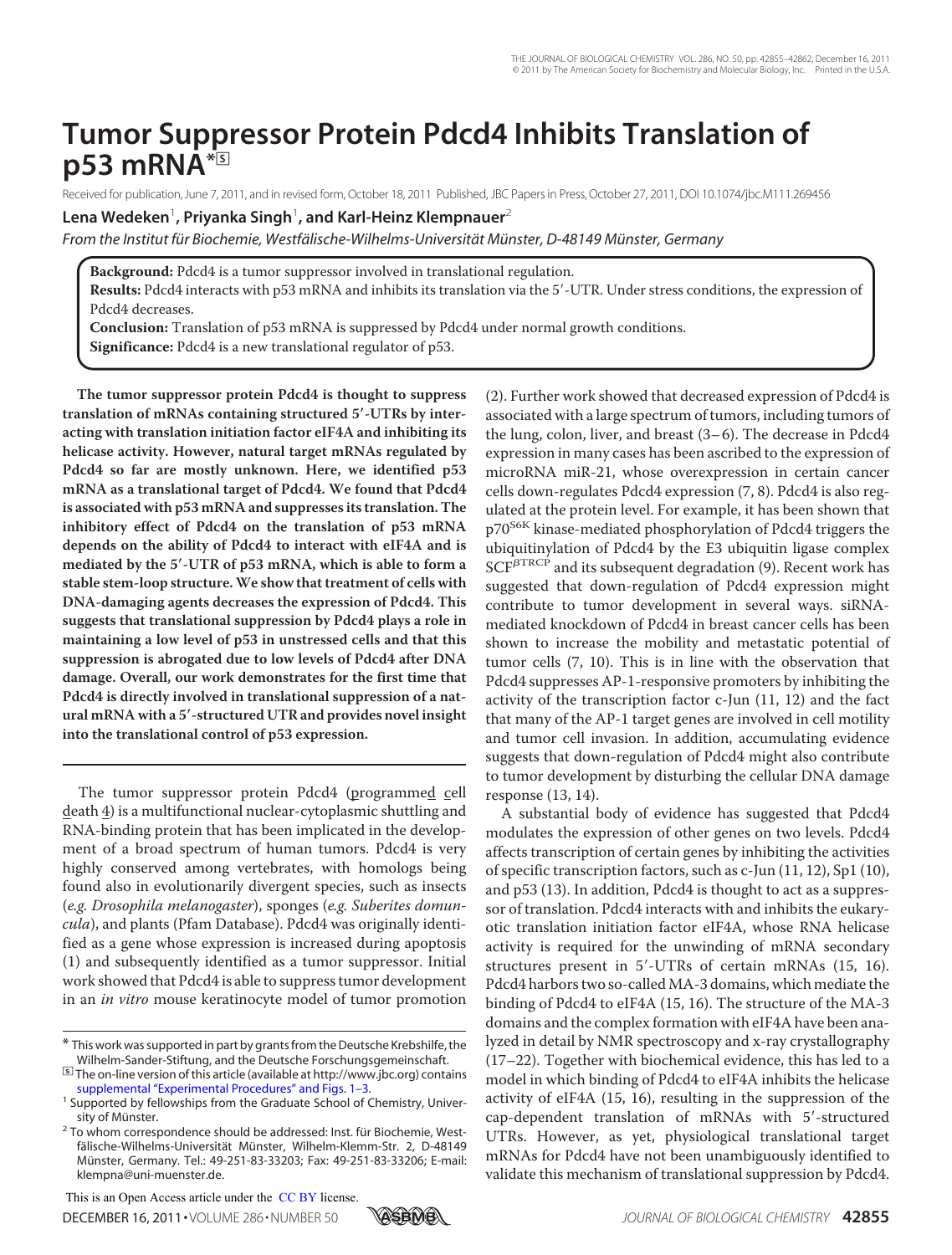Here, we demonstrate that the tumor suppressor p53 mRNA is a physiological target of Pdcd4. We show that Pdcd4 is associated with p53 mRNA and suppresses its translation. The inhibitory effect of Pdcd4 depends on the ability to interact with eIF4A and is mediated by the 5'-UTR of p53 mRNA, which is known to form a stable stem-loop structure. We also show that Pdcd4 expression is diminished upon treatment with DNAdamaging agents. In summary, our work demonstrates for the first time that Pdcd4 is directly involved in translational suppression of a natural mRNA with a 5'-structured UTR. Furthermore, our work implicates Pdcd4 in restraining p53 expression in the absence of DNA damage, identifying it as a hitherto unknown regulator of the basal p53 expression level.

#### **EXPERIMENTAL PROCEDURES**

Cells—Cell lines were obtained from American Type Culture Collection. HeLa cell clones stably expressing Pdcd4-specific shRNAs have been described previously (13).

Expression Vectors—The p53 expression vector containing p53 UTRs and luciferase expression vectors containing p53 or Mdm2 UTRs were obtained from L. Xiong and L. Wu (23). The expression vector encoding GFP-p53 has been described (24). The human Pdcd4 expression vector pcDNA4-hPdcd4 (encoding full-length human Pdcd4) has been described (25). pcDNA4-hPdcd4-mut4 encodes a mutant of human Pdcd4 in which Glu-249, Asp-253, Asp-414 ,and Asp-418 were changed to Ala. The  $\beta$ -galactosidase expression vector pCVM $\beta$  was obtained from Invitrogen.

Antibodies—Pdcd4 was visualized with rabbit antiserum raised against the N terminus of human Pdcd4 (13). Monoclonal antibodies against p53 (DO-1) and  $\beta$ -actin (AC-15) were obtained from Sigma-Aldrich.

RNA Isolation—Total cellular RNA was isolated with the NucleoSpin® RNA II kit (Macherey-Nagel) following the instructions of the manufacturer. To isolate nuclear and cytoplasmic RNAs, cells were lysed in hypotonic buffer containing  $10 \text{ mm}$  Hepes (pH 7.5), 5 mm KCl, 2 mm  $\text{MgCl}_2$ , 0.5% Nonidet P-40, and 1 mM PMSF supplemented with RNase inhibitor RNaseOUT<sup>TM</sup> (Invitrogen) and a protease inhibitor mixture (consisting of pepstatin A, leupeptin hemisulfate, and aprotinin) and pelleted at 14,000 rpm for 15 min at 4°C. RNA was isolated from the supernatant (cytoplasmic fraction) and the pellet (nuclear fraction) by TRIzol (Invitrogen) extraction and isopropyl alcohol precipitation.

cDNA Synthesis and Real-time PCR—First-strand cDNA synthesis was performed with a cDNA kit (Fermentas). The cDNAs were analyzed by quantitative real-time PCR with the following primers: p53, 5'-CAGGTAGCTGCTGGGCTC-3' and 5'-GCTCGACGCTAGGATCTGAC-3'; Pdcd4, 5'-TGT-AAACCCTGCAGATCCTGATAA-3' and 5'-TGGAGG-ATGCTGAAATCCAA-3; Mdm2, 5-AAGCCTGGCTCTG-TGTGTAA-3' and 5'-CTGATCCAACCAATCACCTG-3';  $\beta$ -actin, 5'-CGTCCACCGCAAATGCTT-3' and 5'-GTTTT-CTGCGCAAGTTAGGT-3; luciferase, 5-TTTGTGCC-AGAGTCCTTCGAT-3' and 5'-GAGAATCTCACGCAGGC- $AGTT-3'$ ; and  $\beta$ -galactosidase, 5'-CTGGCTGGAGTGCGAT-CTTC-3' and 5'-GGCGGATTGACCGTAATGG-3'. Realtime PCR was performed using Power SYBR® Green PCR Master Mix (Applied Biosystems) and a StepOnePlus real-time PCR machine (Applied Biosystems). p53, Pdcd4, and luciferase mRNAs in knockdown and transfection experiments were quantitated by the  $\Delta \Delta C_{T}$  method. First,  $\Delta C_{T}$  values for <code>p53</code> (or Pdcd4) RNA were calculated by subtracting the  $C_{\scriptscriptstyle T}$  values obtained for this mRNA from those obtained for  $\beta$ -actin mRNA, thereby normalizing the amount of p53 and Pdcd4 mRNAs with respect to that of a housekeeping gene. Similarly, in transfection experiments, the amount of luciferase RNA was normalized with respect to the  $\beta$ -galactosidase RNA.  $\Delta \Delta C_{T}$ values were calculated by substracting the  $\Delta C_T$  values of the knockdown cells (or the Pdcd4-transfected cells) from the  $\Delta C_T$ values of the control siRNA cells (or the control transfected cells). The normalized amounts were then calculated as  $2^{-\Delta\Delta CT}$ . For RNA immunoprecipitation (RIP)<sup>3</sup> experiments,  $\Delta C_{T(\mathrm{RIP})}$  values were calculated by subtracting the  $\Delta C_{T}$  values of input samples (after correcting them for dilution factors) from those of RIP samples. RNA amounts in RIP samples were then calculated as a percentage of input samples as 100  $\times$  $2^{-\Delta CT(RIP)}$ . For sucrose gradient experiments,  $C_T$  values obtained for p53 and Mdm2 mRNAs in pooled gradient fractions 4–7 and 8–11 were subtracted from the  $C_T$  values of pooled fractions 1–3, thereby normalizing to the amounts in the nonribosomal fractions. The obtained  $\Delta C_T$  values were then used to calculate the relative amounts of these RNAs in fractions 4–7 and 8–11 as  $2^{-\Delta CT}$ .

Sucrose Density Gradients—Density gradient centrifugation and visualization of ribosomal RNAs were performed as described previously (25) except that the gradients were centrifuged in an SW 50.1 rotor (Beckman) at 45,000 rpm for 1 h at 4 °C. For RNA analysis by real-time PCR, gradient fractions were treated with proteinase K, and RNA was isolated by TRIzol extraction and isopropyl alcohol precipitation. cDNA synthesis and real-time PCR were performed as described above.

RIP—HepG2 cells were fixed with 0.5% formaldehyde in phosphate-buffered saline for 5 min at room temperature, followed by addition of 125 mm glycine for 5 min. Cells were lysed in hypotonic buffer. 10% of the supernatant (cytoplasmic fraction) was saved as the input sample, and the remaining material was used for immunoprecipitation for 2 h at 4 °C with rabbit antiserum raised against the N terminus of human Pdcd4 (13). The antibodies were prebound to protein A-Sepharose, which had been blocked with BSA and tRNA for 2 h at 4 °C, and washed several times with egg lysis buffer (50 mm Hepes (pH) 7.5), 120 mM NaCl, 20 mM NaF, 1 mM EDTA, 6 mM EGTA, 15 mm sodium PP<sub>i</sub>, 0.5% Nonidet P-40, and 1 mm PMSF supplemented with protease inhibitor mixture and RNase inhibitor). The immunoprecipitates were washed several times with egg lysis buffer. After elution from the beads with 1% SDS, the samples were reverse cross-linked for 4 h at 65 °C and further treated with RNase-free DNase I for 15 min at room temperature, followed by proteinase K treatment for 1 h at 37 °C. RNA was purified by TRIzol extraction and isopropyl alcohol precipitation. cDNA synthesis and real-time PCR were performed as described above.



<sup>&</sup>lt;sup>3</sup> The abbreviation used is: RIP, RNA immunoprecipitation.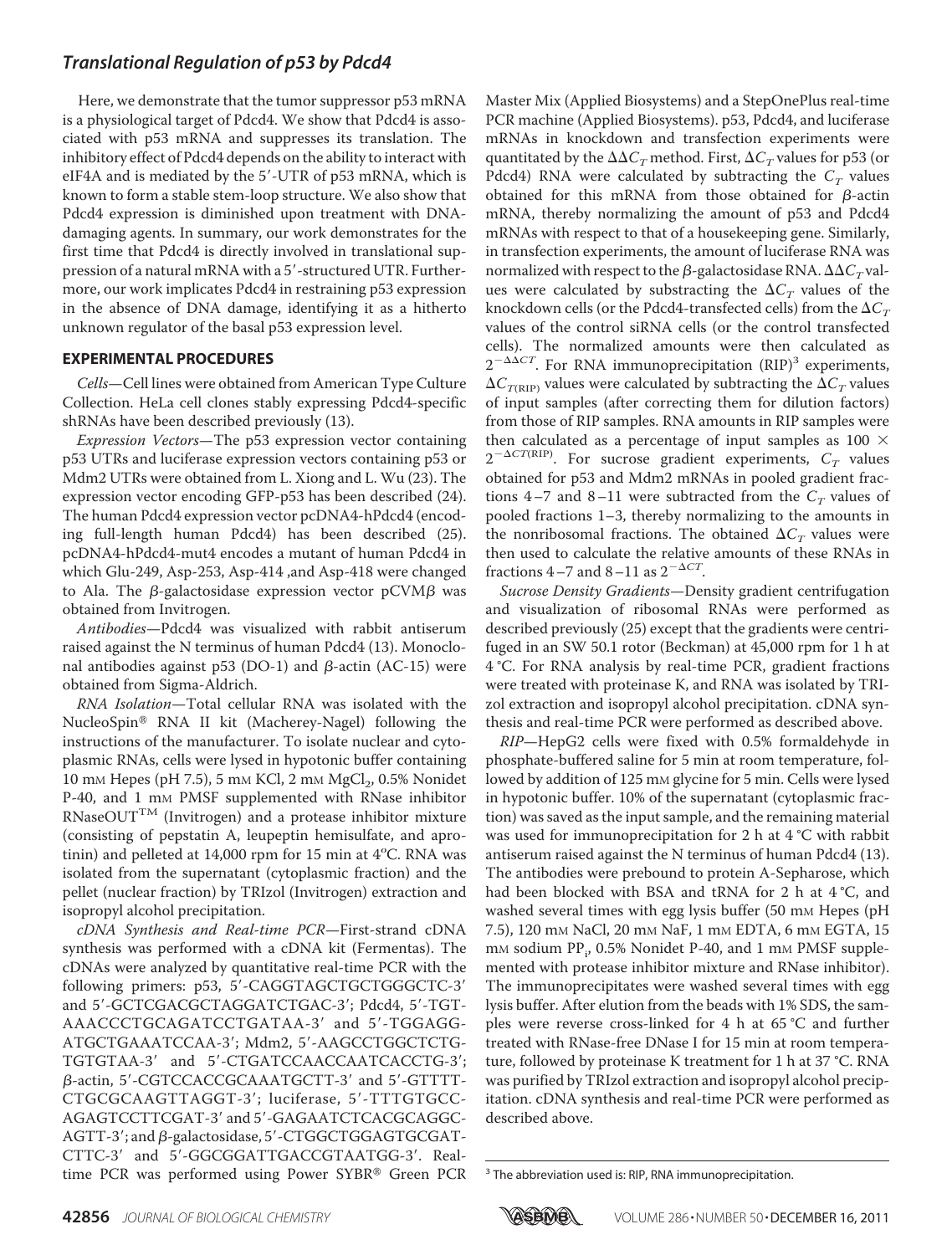

clones (K11 and K12). The Western blots were developed with antisera against Pdcd4, p53, and  $\beta$ -actin as indicated. Cells were grown in normal growth medium or in medium supplemented with 10  $\mu$ M proteasome inhibitor MG132 for 4 h before harvesting. *B*, HeLa cells were transiently transfected with control siRNA or with two different Pdcd4-specific siRNAs. Cell extracts were analyzed by Western blotting for the expression of Pdcd4, p53, and  $\beta$ -actin. *C*, HepG2 cells were transiently transfected with control siRNA or with two different Pdcd4-specific siRNAs. Cells were treated with or without the proteasome inhibitor MG132 as indicated, and cell extracts were analyzed by Western blotting for the expression of Pdcd4, p53, and  $\beta$ -actin. *D*, total RNA isolated from siRNA-transfected HepG2 cells was analyzed by quantitative real-time PCR for the expression of p53 (*black bars*) and Pdcd4 (*white bars*) mRNAs. *E*, the nuclear-cytoplasmic distribution of p53 mRNA in HepG2 cells transfected with control or Pdcd4-specific siRNAs was analyzed by real-time PCR.

Transfections and Reporter Gene Assays—Transfections in the QT6 quail fibroblast line using the calcium phosphate coprecipitation method and luciferase and  $\beta$ -galactosidase reporter assays were performed as described previously (13).

RNA Interference—siRNA duplexes were obtained from Eurogentec (Liege, Belgium). The Pdcd4 siRNA target sequences were 5'-GUGUUGGCAGUAUCCUUAG-3' (Pdcd4\_603), 5'-GGAG-AACUGUGUUUAUGAA-3' (Pdcd4\_682), and 5'-GCAUGGA-GAUACUAAUGAA-3 (Pdcd4\_772). siRNA directed against Renilla luciferase (target sequence, 5'-AAACAUGCAGAAAAU-GCUG-3') was used as negative control. Approximately  $2.5 \times 10^5$ cells were plated the day before transfection in 6-cm plates and received 1.5 ml of fresh growth medium prior to transfection. siRNA was transfected using Metafectene<sup>TM</sup> Pro (Biontex Laboratories GmbH) or HiPerFect (Qiagen), according to the manufacturers' protocols. Cells were harvested 48 h later and processed further for Western blotting or RNA analysis as appropriate.

#### **RESULTS**

Knockdown of Pdcd4 Increases p53 Expression Levels—We have previously shown that siRNA-mediated knockdown of Pdcd4 stimulates the activity of p53, leading to increased transcription of certain p53 target genes, such as p21 $\frac{Waf1/Cip1}{P(13)}$ . During this work, we noted that the knockdown of Pdcd4 resulted in a slight but reproducible increase in the amount of p53, suggesting that Pdcd4 influences not only the activity of

p53 but also its expression. Fig. 1Acompares the p53 expression levels of two clones of HeLa cells stably expressing Pdcd4-specific shRNA and of a control clone. The expression of Pdcd4 was substantially decreased in the knockdown clones, as expected, whereas the amount of p53 was increased in these clones. Because regulatory mechanisms that affect the expression of p53 in many cases alter the stability of p53 (26–28), we wondered whether the increased level of p53 after Pdcd4 knockdown was due to stabilization of p53. To address this, we compared the p53 protein levels between Pdcd4 knockdown and control clones after treating the cells with the proteasome inhibitor MG132. We reasoned that if the knockdown of Pdcd4 increased the half-life of p53, treatment with the proteasome inhibitor would override such a stabilizing effect. However, as shown in Fig. 1A (lower panels), this appeared not to be the case, as there was still a significant difference in the amount of p53 between the knockdown and control clones.

In addition to using the stable HeLa Pdcd4 knockdown clones, we performed transient transfections of HeLa cells with two different Pdcd4-specific siRNAs and with control siRNA. Fig. 1B shows that the expression of p53 was also elevated after transient knockdown of Pdcd4, indicating that the effects observed in the stable knockdown clones were not due to clonal variation. To demonstrate that the increased expression of p53 after Pdcd4 knockdown was not restricted to HeLa cells, we also

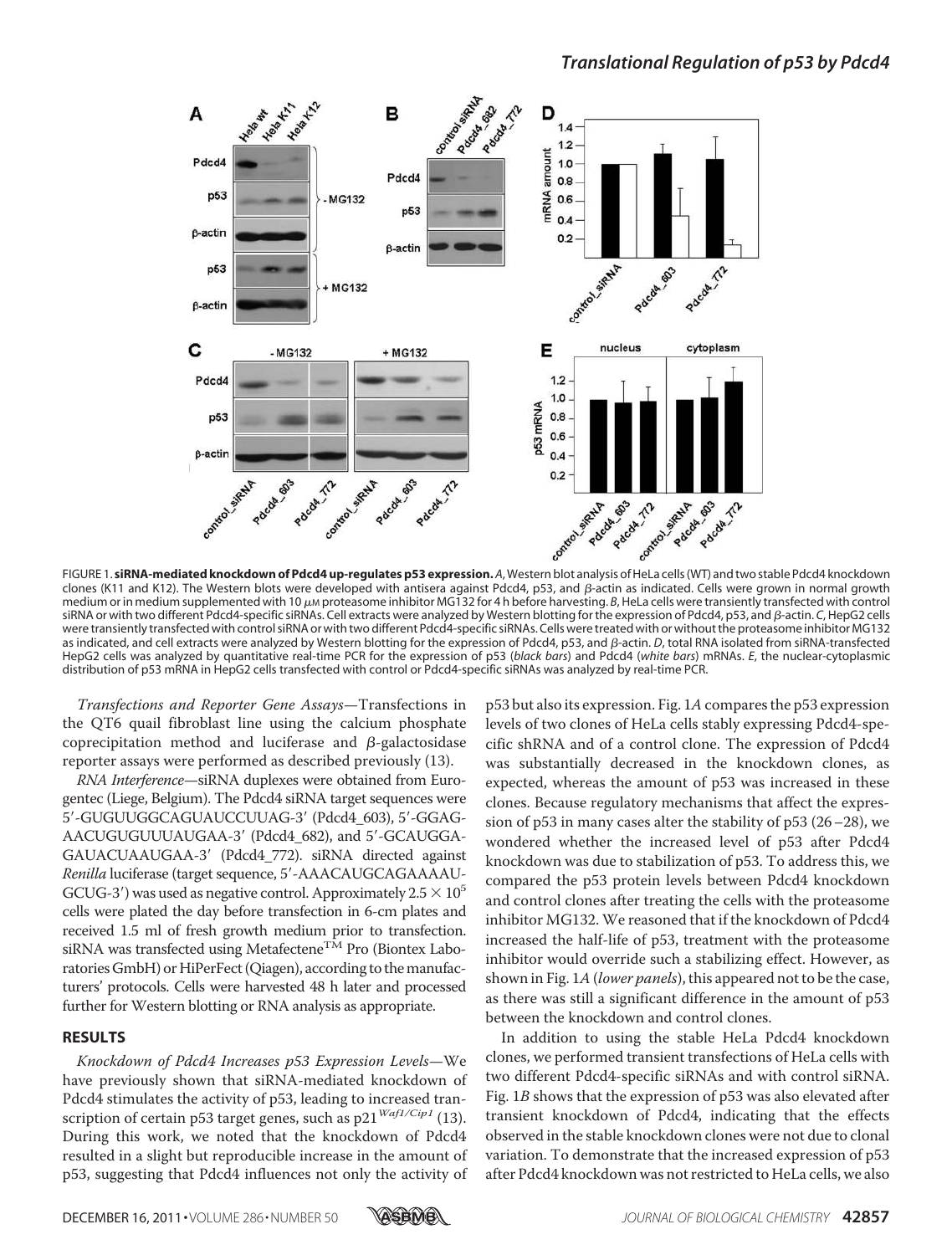

FIGURE 2. **Pdcd4 is associated with p53 mRNA***in vivo***.** Cytoplasmic extracts of HepG2 cells were subjected to RIP with Pdcd4-specific (*black bars*) or control (*white bars*) antibodies. *Bars* indicate the relative amounts of p53, Pdcd4, and  $\beta$ -actin RNAs in the immunoprecipitates as determined by quantitative real-time PCR.

analyzed p53 expression in HepG2 cells (which express wildtype p53) after transient transfection with Pdcd4-specific and control siRNAs. As shown in Fig. 1C, the p53 levels were also elevated in the cells transfected with Pdcd4-specific siRNA. This indicated that the increase in p53 expression after Pdcd4 knockdown was not a cell line-specific effect. Using HepG2 cells, we also confirmed that treatment with the proteasome inhibitor MG132 does not override the effect of the Pdcd4 knockdown. On the basis of these results, we concluded that Pdcd4 knockdown elevates the p53 expression level and that this is not due to increased stability of p53. To demonstrate that the stability of p53 was not affected by the Pdcd4 knockdown, we also compared the half-life of p53 in Pdcd4 control and knockdown cells (supplemental Fig. 1). These experiments did not reveal any significant differences in the stability of p53 after knockdown of Pdcd4.

To further understand how Pdcd4 affects the expression of p53, we asked whether Pdcd4 knockdown affects the level of p53 mRNA or its nuclear-cytoplasmic distribution. However, as shown in Fig. 1 ( $D$  and  $E$ ), the reduced Pdcd4 expression did not significantly affect the amount of p53 mRNA or its distribution between the cytoplasm and nucleus. This demonstrated that Pdcd4 does not influence the transcription, stability, or nuclear export of p53 mRNA but rather suggested that Pdcd4 affects the translation of p53 mRNA.

Pdcd4 Binds to p53 mRNA and Suppresses Its Translation— To confirm that Pdcd4 affects the translation of p53 mRNA, we first asked whether Pdcd4 is associated with p53 mRNA in vivo. Previously, we have shown that Pdcd4 co-sediments with ribosomal preinitiation complexes in sucrose density gradients (25), suggesting that Pdcd4 directly targets certain mRNAs. To investigate whether Pdcd4 is associated with p53 mRNA, we performed RIP experiments. We prepared cytoplasmic extracts from formaldehyde-fixed HepG2 cells and immunoprecipitated them with Pdcd4-specific or control antiserum. RNA isolated from the immunoprecipitates was then analyzed by realtime PCR using gene-specific primers. Fig. 2 shows that p53 mRNA was enriched in the Pdcd4-specific immunoprecipitate



FIGURE 3. Knockdown of Pdcd4 increases the polysomal association of **p53 mRNA.** Cytoplasmic extracts of HepG2 cells transiently transfected with control or Pdcd4-specific siRNA were fractionated by sedimentation through 10 –50% sucrose density gradients. Aliquots of the gradient fractions were analyzed by agarose gel electrophoresis to visualize the distribution of 18 S and 28 S ribosomal RNAs (*upper*). Subsequently, fractions 1–3, 4 –7, and 8 –11 were pooled as nonribosomal, monoribosomal, and polyribosomal fractions as indicated. Total RNA isolated from these pools was then analyzed by quantitative real-time PCR for p53 (*black bars*) and Mdm2 (*white bars*) mRNAs. The *bar height* reflects the amounts of p53 and Mdm2 RNAs normalized to the amount of the corresponding RNA in the nonribosomal pool.

compared with the control precipitate. By contrast, Pdcd4 and Mdm2 mRNAs, which were analyzed as controls, were not enriched in the Pdcd4-specific immunoprecipitate. This demonstrated that Pdcd4 is associated with p53 mRNA, consistent with the notion that Pdcd4 inhibits the translation of p53 mRNA.

To further explore the idea that p53 mRNA is a translational target of Pdcd4, we transfected HepG2 cells with Pdcd4-specific or control siRNAs and then fractionated cytoplasmic extracts of these cells by sucrose density gradient centrifugation. RNA was isolated from pooled nonribosomal, monoribosomal, and polyribosomal fractions, and the distribution of p53 mRNA between these fractions was determined by quantitative real-time PCR. This allowed us to determine whether the amount of p53 mRNA engaged in translation *(i.e.* associated with monoribosomes and polyribosomes) was affected by the Pdcd4 knockdown. We also analyzed the distribution of Mdm2 mRNA as a control. Fig. 3 shows that the relative amount of p53 mRNA in the polyribosomal fractions increased upon knockdown of Pdcd4, whereas the distribution of Mdm2 mRNA remained unaffected. This clearly demonstrated that knockdown of Pdcd4 results in increased translation of p53 mRNA. We therefore concluded that Pdcd4 associates with p53 mRNA and suppresses its translation.

Suppression of p53 Expression by Pdcd4 Is Mediated by the 5'-UTR of p53 mRNA-To address the mechanism of translational suppression of p53 mRNA by Pdcd4, we first examined the effect of Pdcd4 on the amount of p53 generated from a cotransfected p53 expression vector. Fig. 4A shows that Pdcd4 suppressed the expression of p53 from an expression vector containing the authentic p53 5'- and 3'-UTRs. This effect of

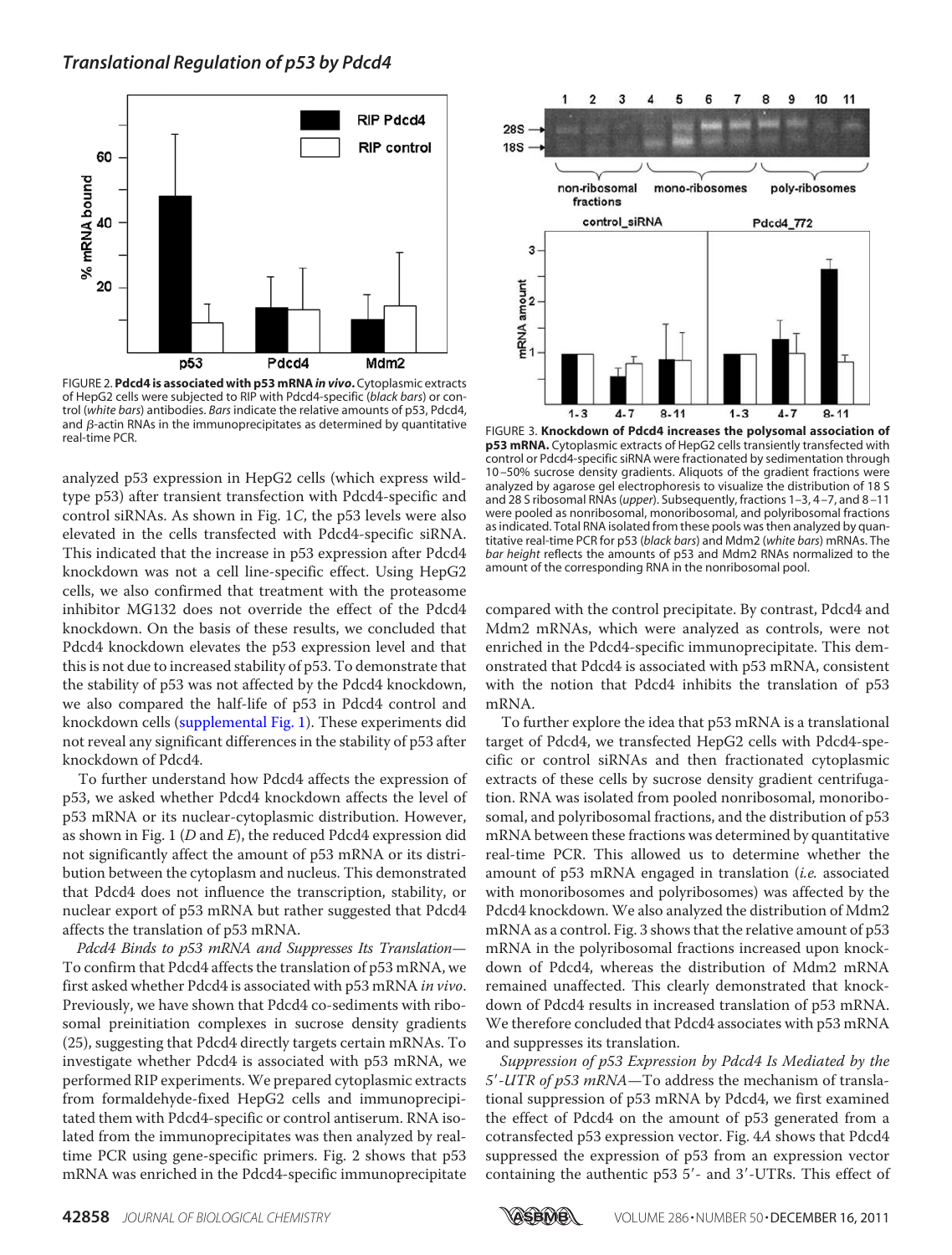

FIGURE 4. **Translational suppression by Pdcd4 is mediated by the UTRs of p53 mRNA.** *A*, QT6 fibroblasts were transfected with increasing amounts of expression vector for human Pdcd4 and with plasmids containing the p53 coding region and the authentic p53 UTRs or containing the coding region for p53 fused to GFP but lacking the p53 UTRs. Cells were additionally transfected with the  $\beta$ -galactosidase expression vector pCMV $\beta$  to normalize for transfection efficiencies. B-Galactosidase-normalized amounts of cell extracts prepared 24 h after transfection were then analyzed by Western blotting with antibodies against p53 and Pdcd4. *B*, total RNA of cells transfected as described for *A* was analyzed by real-time PCR for the expression of p53 mRNA. *C* and *D*, QT6 fibroblasts were transfected with increasing amounts of expression vector for human Pdcd4 and plasmids containing the luciferase coding region and both p53 or Mdm2 UTRs. Cells were additionally transfected with the β-galactosidase expression vector pCMVβ to normalize for transfection efficiencies. The *bars* in the *left panels* indicate the  $\beta$ -galactosidase-normalized luciferase activities of cell extracts prepared 24 h after transfection. The *right panels* show real-time PCR analyses of total RNA isolated from cells transfected with the same combinations of plasmids (using only the highest amount of Pdcd4 expression vector). The *bars* indicate the amounts of luciferase mRNA under the different conditions.

Pdcd4 was not due to inhibition of the amount of p53 mRNA generated from this vector, as shown by real-time PCR (Fig. 4B). Pdcd4 had virtually no effect on the amount of p53 when an expression vector for GFP-tagged p53 lacking the authentic p53 UTRs was used, suggesting that the inhibitory effect of Pdcd4 is mediated by the UTRs of p53 mRNA. To further explore this possibility, we used a luciferase expression vector in which the luciferase coding region was flanked by the p53 UTRs. Fig. 4C shows that the luciferase expression was suppressed by Pdcd4. By contrast, the luciferase activity generated by transfection of a similar expression vector containing the Mdm2 UTRs was not affected by Pdcd4 (Fig. 4D), confirming the specificity of the Pdcd4-mediated suppression. Real-time PCR analyses again confirmed that Pdcd4 did not affect the luciferase mRNA levels in both cases, consistent with the notion that Pdcd4 suppresses the translation of the luciferase RNA containing the p53 UTRs.

It has been shown previously that the p53 5'-UTR has the potential to form a stable hairpin structure (29). Disruption of such hairpins during translation initiation is thought to require the helicase activity of eIF4A (30). Because Pdcd4 is known to interact with eIF4A and to inhibit its helicase activity (15), we were interested to know whether the p53 5'-UTR is the target for the suppressive effect of Pdcd4. To investigate the role of the p53 5-UTR in Pdcd4-dependent translational suppression, we used a luciferase construct containing only the p53 5'-UTR. Fig. 5A shows that the luciferase expression of this construct was



FIGURE 5. **Translational suppression by Pdcd4 is mediated by the p53 5**-**-UTR and is dependent on the ability of Pdcd4 to interact with eIF4A.** *A*, QT6 fibroblasts were transfected with increasing amounts of expression vector for human Pdcd4 and plasmids containing the luciferase coding region and the p53 5'-UTR. Cells were additionally transfected with the  $\beta$ -galactosidase expression vector  $pCMV\beta$  to normalize the transfection efficiencies. The *bars* show the  $\beta$ -galactosidase-normalized luciferase activities of cell extracts prepared 24 h after transfection. *B*, cells were transfected and analyzed as described for *A* except that equal amounts of expression vector for WT human Pdcd4 or a Pdcd4 mutant not able to interact with eIF4A (Pdcd4 mut4) were transfected. Comparable expression of both Pdcd4 proteins was confirmed by the Western blot shown at the bottom.

suppressed by Pdcd4 as efficiently as the expression of the construct containing both UTRs shown in Fig. 4C. To further examine whether the suppressive effect of Pdcd4 is dependent

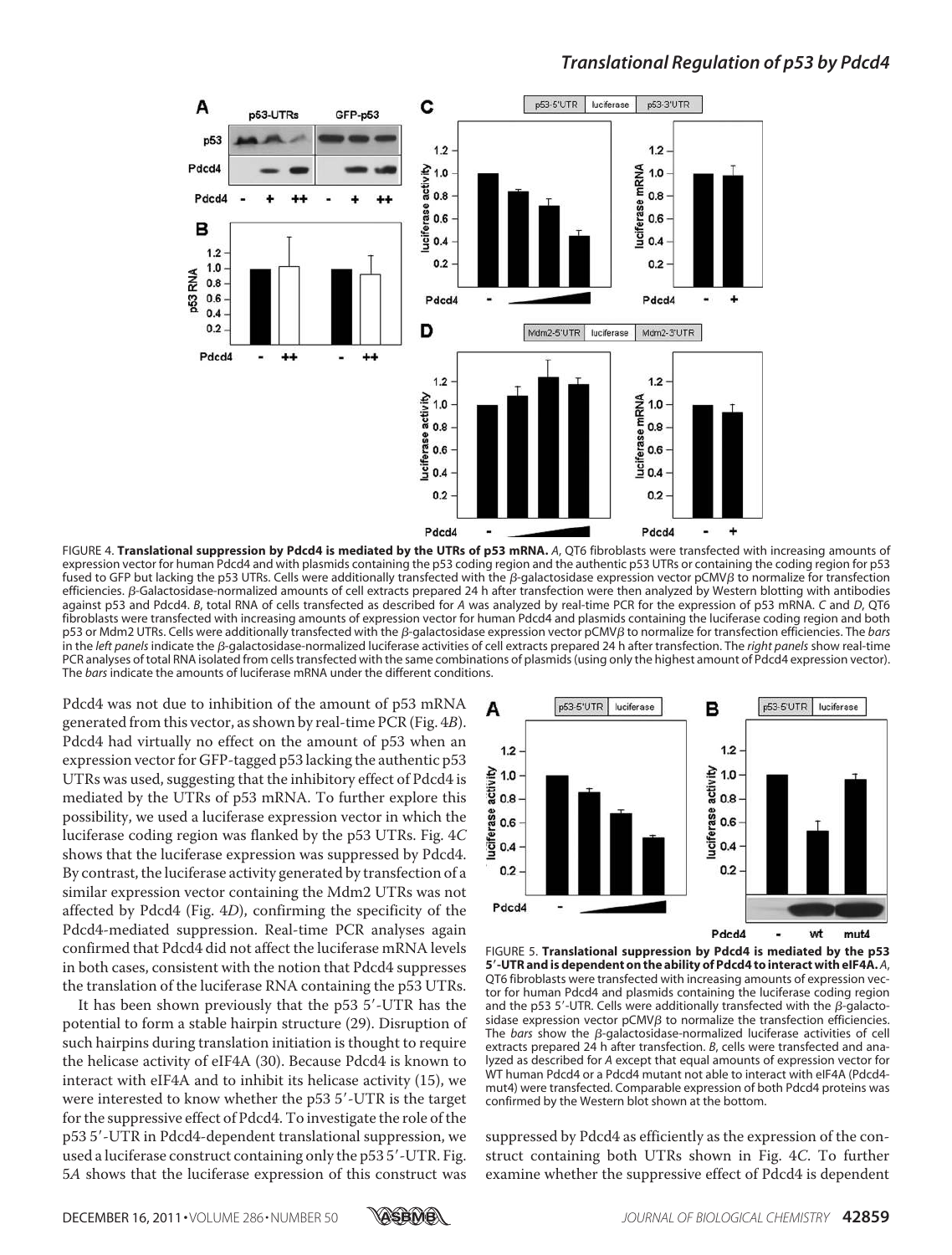

FIGURE 6. **Treatment with DNA-damaging agents down-regulates Pdcd4 expression.** *A*, HepG2 cells were irradiated with 100 J/m<sup>2</sup> UV light or treated with 15 µg/ml etoposide, followed by further incubation for different times and Western blot analysis of total cellular protein extracts with antibodies against Pdcd4 and  $\beta$ -actin. *B*, HepG2 cells were treated and incubated for the indicated times as described for *A*, followed by Western blot analysis with antibodies against Pdcd4, p53, and *β*-actin. *C* and *D*, schematic models explaining the function of Pdcd4 in the suppression of p53 mRNA translation under normal growth conditions (*C*) and after induction of DNA damage (*D*). *4A*, *4E*, and *4G* refer to the translation initiation factors eIF4A, eIF4E, and eIF4G, respectively.

on the ability of Pdcd4 to interact with eIF4A, we used a mutant of Pdcd4 (referred to as Pdcd4-mut4) that carries several amino acid substitutions of residues known to interact with eIF4A and is thus unable to interact with eIF4A. Fig. 5B shows that the Pdcd4 mutant failed to suppress the luciferase expression of the construct containing the p53 5-UTR, indicating that Pdcd4 suppresses translation by interfering with the function of eIF4A. We also investigated the effect of Pdcd4 on truncated versions of the p53 5-UTR to see if the ability of Pdcd4 to inhibit translation correlates with the secondary structureforming potential of the UTRs. The experiments shown in supplemental Fig. 2 demonstrate that this was the case, suggesting that the ability of Pdcd4 to suppress translation is dependent on the secondary structure-forming potential of the 5-UTR. The p53 5'-UTR also contains an internal ribosomal entry site (31, 32).We generated a bicistronic reporter plasmid containing the p53 internal ribosomal entry site to see if Pdcd4 affects its activity; however, we found that Pdcd4 did not affect internal ribosomal entry site-dependent translation (data not shown). This further supports the notion that Pdcd4 affects the cap-dependent translation of p53 mRNA via binding to eIF4A.

Treatment with DNA-damaging Agents Down-regulates Pdcd4 Expression—Our data suggest a novel role of Pdcd4 in reducing the level of p53 expression in cells grown under normal growth conditions. We therefore wondered if and how the suppressive effect exerted by Pdcd4 is relieved upon DNA damage, when higher levels of p53 are required. To address this, we irradiated HepG2 cells with UV light. When the Pdcd4 expression level was analyzed by Western blotting, it was apparent that the amount of Pdcd4 was significantly decreased following UV irradiation, whereas the level of p53 was increased (Fig. 6). A similar observation was made with another cell line, HCT116 (supplemental Fig. 3), and when HepG2 cells were treated with the topoisomerase II inhibitor etoposide. These observations suggested that the suppressive effect of Pdcd4 is diminished under DNA-damaging conditions. Taken together, our data suggest the models depicted in Fig.  $6$  (C and D). In cells grown under normal growth conditions, Pdcd4 appears to suppress the translation of p53 mRNA, thereby contributing to the low steady-state level of p53. In cells stressed with DNA-damaging agents, Pdcd4 levels are reduced, abrogating the Pdcd4-dependent suppression of translation and permitting increased translation of p53 mRNA.

#### **DISCUSSION**

The p53 protein is a key regulator of cell survival and death, and its function is tightly controlled at multiple levels. In particular, regulation of proteasome-mediated degradation of p53 by the E3 ubiquitin ligase Mdm2 and of post-translational modification has been identified as a key regulatory mechanism to control the half-life and activity of p53 in response to DNA damage (26–28). There is strong evidence that p53 protein levels are also regulated at the level of translation of p53 mRNA (33). The p53 5'-UTR is able to form a stable stem-loop that is expected to affect the initiation of translation of p53 (29). Furthermore, an internal ribosomal entry site whose activity is

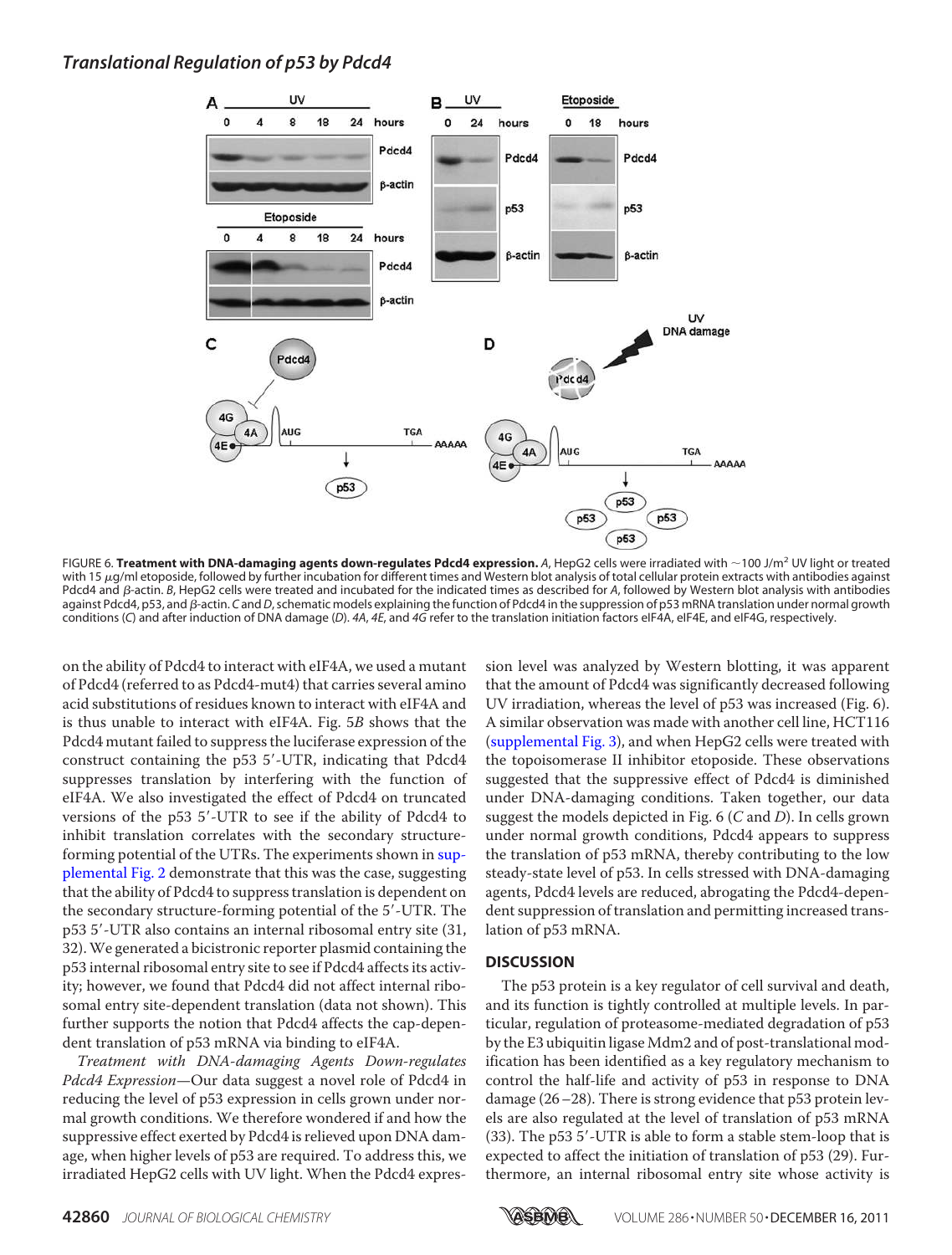stimulated by DNA damage has been mapped in the 5'-UTR of p53 mRNA (31, 32). Several proteins bind the p53 UTRs. For example, it was shown that the binding of the ribosomal protein RPL26 to the p53 5-UTR increases the translation of p53 mRNA under normal conditions and after DNA damage (34, 35). The p53 3-UTR has also been implicated in translational regulation of p53 mRNA, mediated by the RNA-binding proteins HuR (36) and Wig-1 (37). Recently, a novel regulatory mechanism that involves complementary nucleotide sequences in the 5'- and 3'-UTRs has been described and implicated in translational regulation mediated by RPL26 (38). Finally, the p53 3-UTR is targeted by several microRNAs, which affect the stability or translation of p53 mRNA (39, 40).

We have identified Pdcd4 as a novel regulator of p53 mRNA translation. siRNA-mediated silencing of Pdcd4 expression caused an increase in the p53 protein level, which was not due to increased p53 protein stability or increased mRNA transcription. Rather, our data show that the amount of p53 mRNA associated with polysomes was increased after Pdcd4 knockdown and that Pdcd4 was associated with p53 mRNA in vivo. Taken together, these observations identify p53 mRNA as a physiological target of Pdcd4 and implicate Pdcd4 as a novel factor involved in translational regulation of p53 mRNA.

Because Pdcd4 directly interacts with translation initiation factor eIF4A and inhibits the helicase activity of eIF4A (15, 16), Pdcd4 was proposed to act as a translational suppressor of mRNAs containing structured 5'-UTRs whose disruption during translation initiation requires the helicase activity of eIF4A. Although this idea gained preliminary support from studies showing that translation of artificial RNA constructs harboring stable stem-loop structures at their 5'-ends was decreased when Pdcd4 was overexpressed (15, 16), physiological mRNAs regulated by Pdcd4 via such a mechanism of translational control are not known so far. We recently identified proto-oncogene c-myb mRNA as a translational target of Pdcd4 and showed that Pdcd4 suppresses translation of c-*myb* RNA independently of its 5'-UTR but via a responsive element located in the c-myb coding region (41). The work described here identifies p53 mRNA as a novel target of Pdcd4 and clearly shows that Pdcd4 suppresses the translation of p53 mRNA in an eIF4A-dependent manner via the p53 5'-UTR. Our work therefore demonstrates for the first time that Pdcd4 is directly involved in translational suppression of a natural mRNA with a 5'-structured UTR.

Our work also provides new insight into the regulation of Pdcd4 itself. We showed that Pdcd4 protein levels decreased after treatment of cells with DNA-damaging agents, such as UV light or the topoisomerase inhibitor etoposide. This suggests a model in which Pdcd4 serves to suppress p53 translation in the absence of DNA damage when p53 protein levels are low, whereas translational suppression by Pdcd4 is abrogated due to the decrease in Pdcd4 in the presence of DNA damage when p53 levels increase. Thus, Pdcd4 appears to contribute to maintaining a low level of p53 expression that is crucial for the homeostasis of unstressed cells. Previously, we showed that Pdcd4 also inhibits the activity of p53 by interfering with the CBP (cAMP-responsive element-binding protein-binding protein)-dependent acetylation of p53 (13). Thus, Pdcd4 apparently affects p53 by two different mechanisms resulting in the suppression of the synthesis and activity of p53. The existence of a dual mechanism by which Pdcd4 controls p53 underlines the importance of the suppressive effects exerted by Pdcd4 on p53.

What are the consequences of p53 inhibition by Pdcd4? As pointed out above, p53 has well established roles in controlling the balance between death, senescence, and survival of DNAdamaged cells. By disturbing this balance, deregulation of Pdcd4 could result in decreased susceptibility to apoptosis and, therefore, in the survival of cells containing damaged DNA. This is in line with our previous observation that the knockdown of Pdcd4 suppresses apoptosis in UV-irradiated cells (13) in a p53-dependent manner (14). The survival of such cells might ultimately contribute to the development of tumors. Beyond its role in the response to acute genotoxic stress, p53 has been implicated in numerous aspects of cellular physiology in response to different kinds of stress as well as in unstressed cells. There is clear evidence for a role of p53 in the regulation of the cellular energy metabolism and antioxidant function, autophagy, invasion and motility, angiogenesis, differentiation, necrosis, and inflammation (42– 46). By affecting the translation and activity of p53, Pdcd4 is likely to exert pleiotropic effects on these biological processes and thereby influence the cellular homeostasis. The identification of p53 mRNA as a translational target of Pdcd4 therefore provides new perspectives for future studies on the function of Pdcd4.

Acknowledgments—We thank L. Xiong and J. Wu for providing plasmids and L. Waters and M. Carr (University of Leicester) and the members of our group for discussions.

#### **REFERENCES**

- 1. Shibahara, K., Asano, M., Ishida, Y., Aoki, T., Koike, T., and Honjo, T. (1995) Gene **166,** 297–301
- 2. Cmarik, J. L., Min, H., Hegamyer, G., Zhan, S., Kulesz-Martin, M., Yoshinaga, H., Matsuhashi, S., and Colburn, N. H. (1999) Proc. Natl. Acad. Sci. U.S.A. **96,** 14037–14042
- 3. Chen, Y., Knösel, T., Kristiansen, G., Pietas, A., Garber, M. E., Matsuhashi, S., Ozaki, I., and Petersen, I. (2003) J. Pathol. **200,** 640–646
- 4. Afonja, O., Juste, D., Das, S., Matsuhashi, S., and Samuels, H. H. (2004) Oncogene **23,** 8135–8145
- 5. Zhang, H., Ozaki, I., Mizuta, T., Hamajima, H., Yasutake, T., Eguchi, Y., Ideguchi, H., Yamamoto, K., and Matsuhashi, S. (2006) Oncogene **25,** 6101–6112
- 6. Mudduluru, G., Medved, F., Grobholz, R., Jost, C., Gruber, A., Leupold, J. H., Post, S., Jansen, A., Colburn, N. H., and Allgayer, H. (2007) Cancer **110,** 1697–1707
- 7. Asangani, I. A., Rasheed, S. A., Nikolova, D. A., Leupold, J. H., Colburn, N. H., Post, S., and Allgayer, H. (2008) Oncogene **27,** 2128–2136
- 8. Lu, Z., Liu, M., Stribinskis, V., Klinge, C. M., Ramos, K. S., Colburn, N. H., and Li, Y. (2008) Oncogene **27,** 4373–4379
- 9. Dorrello, N. V., Peschiaroli, A., Guardavaccaro, D., Colburn, N. H., Sherman, N. E., and Pagano, M. (2006) Science **314,** 467–471
- 10. Leupold, J. H., Yang, H. S., Colburn, N. H., Asangani, I., Post, S., and Allgayer, H. (2007) Oncogene **26,** 4550–4562
- 11. Yang, H. S., Knies, J. L., Stark, C., and Colburn, N. H. (2003) Oncogene **22,** 3712–3720
- 12. Bitomsky, N., Böhm, M., and Klempnauer, K. H. (2004) Oncogene **23,** 7484–7493
- 13. Bitomsky, N., Wethkamp, N., Marikkannu, R., and Klempnauer, K. H.